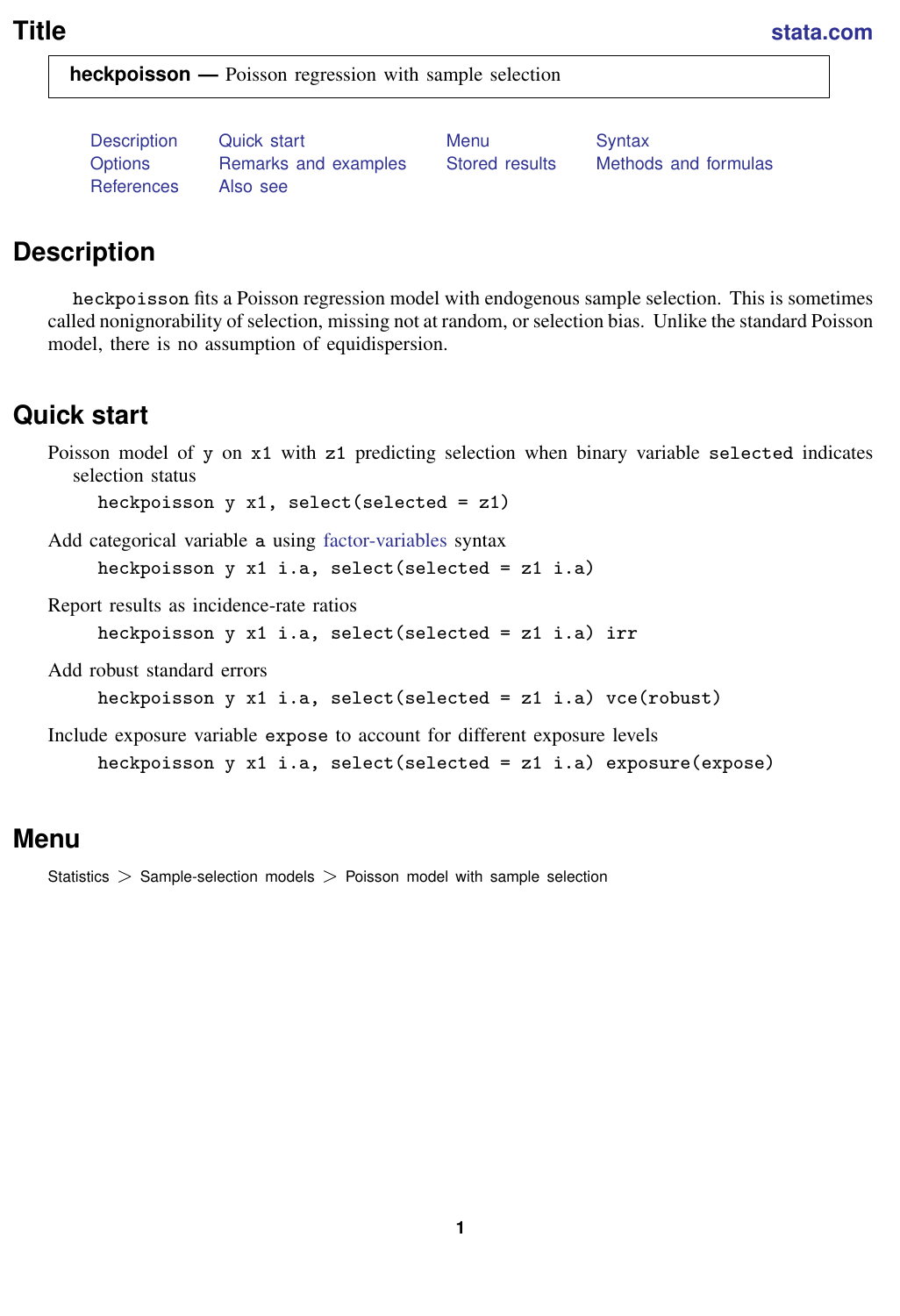# <span id="page-1-0"></span>**Syntax**

| heckpoisson <i>depvar</i> indepvars $[if] [in] [weight],$                                             |
|-------------------------------------------------------------------------------------------------------|
| ${\sf select}(\text{[depvar_s =] indepvars_s}, \text{[, noconstant offset(varname_{os})])}$ [options] |

| options                                                   | Description                                                                                                                                            |
|-----------------------------------------------------------|--------------------------------------------------------------------------------------------------------------------------------------------------------|
| Model                                                     |                                                                                                                                                        |
| $*$ select()                                              | specify selection equation: dependent and independent<br>variables: whether to have constant term and offset variable                                  |
| noconstant                                                | suppress constant term                                                                                                                                 |
| exposure( <i>varname<sub>e</sub></i> )                    | include $ln(varname_e)$ in model with coefficient constrained to 1                                                                                     |
| $offset (varnameo)$<br>constraints ( <i>constraints</i> ) | include variance in model with coefficient constrained to 1<br>apply specified linear constraints                                                      |
| SE/Robust                                                 |                                                                                                                                                        |
| $\text{vec}(\text{vcetype})$                              | <i>vcetype</i> may be oim, robust, cluster <i>clustvar</i> , opg, bootstrap,<br>or jackknife                                                           |
| Reporting                                                 |                                                                                                                                                        |
| level(f)                                                  | set confidence level; default is level (95)                                                                                                            |
| irr                                                       | report incidence-rate ratios                                                                                                                           |
| nocnsreport                                               | do not display constraints                                                                                                                             |
| display_options                                           | control columns and column formats, row spacing, line width,<br>display of omitted variables and base and empty cells, and<br>factor-variable labeling |
| Integration                                               |                                                                                                                                                        |
| $intpoints(\#)$                                           | set the number of integration (quadrature) points; default is<br>intpoints(25)                                                                         |
| Maximization                                              |                                                                                                                                                        |
| maximize_options                                          | control the maximization process; seldom used                                                                                                          |
| collinear                                                 | keep collinear variables                                                                                                                               |
| coeflegend                                                | display legend instead of statistics                                                                                                                   |

∗ select( ) is required.

The full specification is  $\underline{\texttt{select}}(\begin{bmatrix} \textit{depvar}_s \end{bmatrix}$  indepvars<sub>s</sub>  $\begin{bmatrix}$ ,  $\underline{\texttt{nocostant}} \textit{offset}(\textit{varname}_{os}) \end{bmatrix} )$ . *indepvars* and *indepvars*<sub>s</sub> may contain factor variables; see [U[\] 11.4.3 Factor variables](https://www.stata.com/manuals/u11.pdf#u11.4.3Factorvariables). *indepvars* and *indepvars*s may contain time-series operators; see [U[\] 11.4.4 Time-series varlists](https://www.stata.com/manuals/u11.pdf#u11.4.4Time-seriesvarlists). bootstrap, by, collect, jackknife, rolling, statsby, and svy are allowed; see [U[\] 11.1.10 Prefix commands](https://www.stata.com/manuals/u11.pdf#u11.1.10Prefixcommands). Weights are not allowed with the bootstrap prefix; see [R] [bootstrap](https://www.stata.com/manuals/rbootstrap.pdf#rbootstrap). vce() and weights are not allowed with the svy prefix; see [\[SVY\]](https://www.stata.com/manuals/svysvy.pdf#svysvy) svy. fweights, iweights, and pweights are allowed; see [U[\] 11.1.6 weight](https://www.stata.com/manuals/u11.pdf#u11.1.6weight). collinear and coeflegend do not appear in the dialog box. See [U[\] 20 Estimation and postestimation commands](https://www.stata.com/manuals/u20.pdf#u20Estimationandpostestimationcommands) for more capabilities of estimation commands.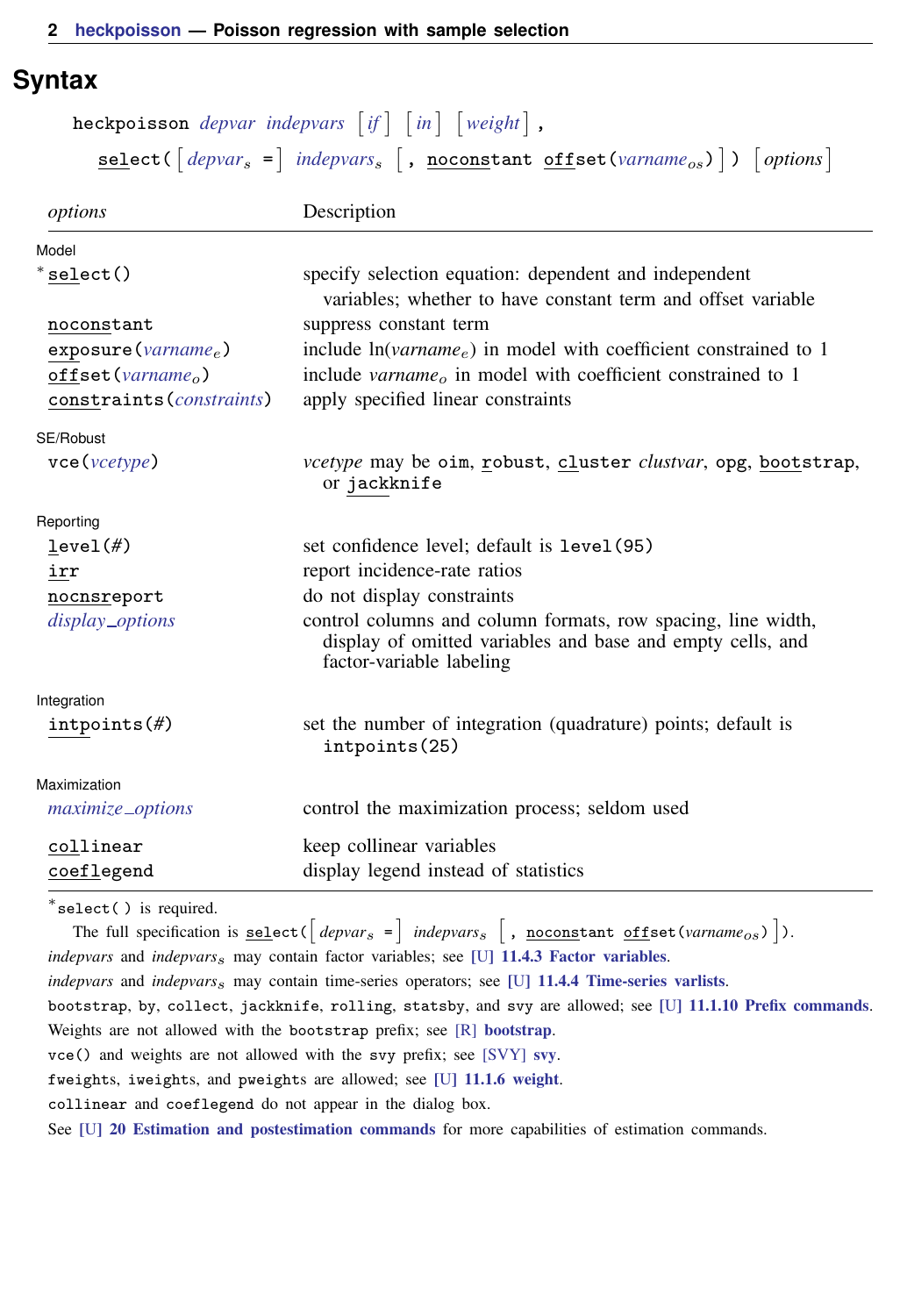# <span id="page-2-0"></span>**Options**

 $\overline{a}$ 

 $\overline{a}$ 

 $\overline{a}$ 

 $\overline{a}$ 

<span id="page-2-2"></span> $\overline{a}$ 

**Model** Model

select( $\left[ \textit{depvar}_{s}\right. =\right]$  $\left[ \textit{depvar}_{s}\right. =\right]$  $\left[ \textit{depvar}_{s}\right. =\right]$  *[indepvars](https://www.stata.com/manuals/u11.pdf#u11.4varnameandvarlists)*<sub>s</sub>  $\left[$  , noconstant offset(*[varname](https://www.stata.com/manuals/u11.pdf#u11.4varnameandvarlists)<sub>os</sub>*)]) specifies the variables and options for the selection equation. It is an integral part of specifying a sample-selection model and is required.

If *depvar*<sup>s</sup> is specified, it should be coded as 0 or 1, with 0 indicating an observation not selected and 1 indicating a selected observation. If *depvar*<sup>s</sup> is not specified, then observations for which *depvar* is not missing are assumed selected and those for which *depvar* is missing are assumed not selected.

noconstant suppresses the selection constant term (intercept).

offset (*varname<sub>os</sub>*) specifies that selection offset *varname<sub>os</sub>* be included in the model with the coefficient constrained to be 1.

noconstant, exposure(*[varname](https://www.stata.com/manuals/u11.pdf#u11.4varnameandvarlists)<sub>e</sub>*), offset(*varname<sub>o</sub>*), constraints(*constraints*); see [R] [Es](https://www.stata.com/manuals/restimationoptions.pdf#rEstimationoptions)[timation options](https://www.stata.com/manuals/restimationoptions.pdf#rEstimationoptions).

SE/Robust SE/Robust Letters and the contract of the contract of the contract of the contract of the contract of the contract of the contract of the contract of the contract of the contract of the contract of the contract of the cont

vce(*vcetype*) specifies the type of standard error reported, which includes types that are derived from asymptotic theory (oim, opg), that are robust to some kinds of misspecification (robust), that allow for intragroup correlation (cluster *clustvar*), and that use bootstrap or jackknife methods (bootstrap, jackknife); see [R] *vce [option](https://www.stata.com/manuals/rvce_option.pdf#rvce_option)*.

Reporting Reporting Letters and the contract of the contract of the contract of the contract of the contract of the contract of the contract of the contract of the contract of the contract of the contract of the contract of the cont

level(*#*); see [R] [Estimation options](https://www.stata.com/manuals/restimationoptions.pdf#rEstimationoptions).

irr reports estimated coefficients transformed to incidence-rate ratios, that is,  $e^{\beta_i}$  rather than  $\beta_i$ . Standard errors and confidence intervals are similarly transformed. This option affects how results are displayed, not how they are estimated or stored. irr may be specified at estimation or when replaying previously estimated results.

nocnsreport; see [R] [Estimation options](https://www.stata.com/manuals/restimationoptions.pdf#rEstimationoptions).

<span id="page-2-1"></span>*display options*: noci, nopvalues, noomitted, vsquish, noemptycells, baselevels, allbaselevels, nofvlabel, fvwrap(*#*), fvwrapon(*style*), cformat(% *[fmt](https://www.stata.com/manuals/d.pdf#dformat)*), pformat(% *fmt*), sformat(% *fmt*), and nolstretch; see [R] [Estimation options](https://www.stata.com/manuals/restimationoptions.pdf#rEstimationoptions).

Integration | Integration **Definition Contract Contract Contract Contract Contract Contract Contract Contract Contract Contract Contract Contract Contract Contract Contract Contract Contract Contract Contract Contract Contract Contrac** 

intpoints(*#*) specifies the number of integration points to use for quadrature. The default is intpoints(25), which means that 25 quadrature points are used. The maximum number of allowed integration points is 128.

The more integration points, the more accurate the approximation to the log likelihood. However, computation time increases with the number of quadrature points and is roughly proportional to the number of points used.

**Maximization** Maximization **the contract of the contract of the contract of the contract of the contract of the contract of the contract of the contract of the contract of the contract of the contract of the contract of the contract of** 

*maximize options*: difficult, technique(*[algorithm](https://www.stata.com/manuals/rmaximize.pdf#rMaximizeSyntaxalgorithm_spec) spec*), iterate(*#*), - no log, trace, gradient, showstep, hessian, showtolerance, tolerance(*#*), ltolerance(*#*), nrtolerance(*#*), nonrtolerance, and from(*init specs*); see [R] [Maximize](https://www.stata.com/manuals/rmaximize.pdf#rMaximize). These options are seldom used.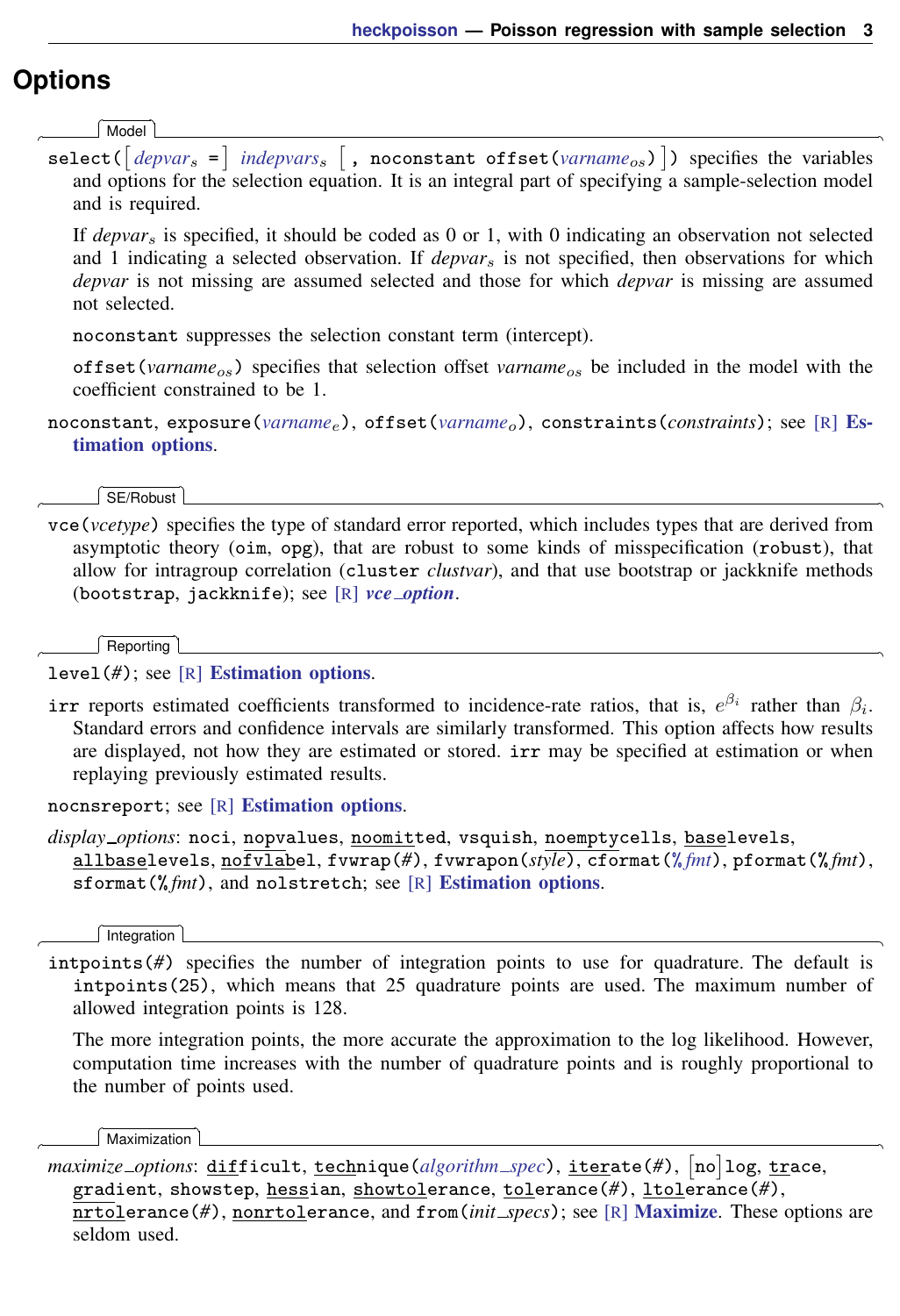<span id="page-3-0"></span>The following options are available with heckpoisson but are not shown in the dialog box: collinear, coeflegend; see [R] [Estimation options](https://www.stata.com/manuals/restimationoptions.pdf#rEstimationoptions).

## **Remarks and examples [stata.com](http://stata.com)**

When analyzing observational data, we must consider the possibility that we cannot treat the observations for which we have data as if they were selected at random. Suppose we are interested in the number of after-school tutoring sessions a child attends. If unobservable variables that affect which students attend the sessions, for example, family stability, also affect the number of visits we observe, then a condition known as endogenous sample selection is present. This phenomenon is sometimes simply referred to as sample selection or called missing not at random, nonignorability of selection, or selection bias. When endogenous sample selection occurs, conventional estimation techniques are not appropriate. [Cameron and Trivedi](#page-9-2) [\(2010,](#page-9-2) 556–562) and [Greene](#page-9-3) [\(2018](#page-9-3), 950–957) provide good introductions to the concept of endogenous sample selection.

The venerable Heckman estimator handles endogenous sample selection when the outcome of interest is modeled by linear regression; see [R] [heckman](https://www.stata.com/manuals/rheckman.pdf#rheckman). However, the Heckman estimator is not appropriate for count outcomes because its linear model for the outcome could produce negative predicted values and does not restrict the predicted values to integers.

There are different methods for estimating the parameters of a count-data model with endogenous sample selection. heckpoisson implements the maximum likelihood estimator derived in [Terza](#page-9-4) [\(1998](#page-9-4)); see also [Cameron and Trivedi](#page-9-5) ([2013,](#page-9-5) chap. 10) for a discussion of this estimator.

The model consists of one equation for the count outcome,  $y$ , and one equation for a binary selection indicator, s. The indicator s is always observed and takes values of  $0$  or 1. But the outcome y is observed only if  $s = 1$ , that is, we have complete information about the covariates of interest and selection status. However, the value of the primary outcome of interest,  $y<sub>i</sub>$ , is sometimes unknown.

More formally, the count outcome  $y$  is assumed to have a Poisson distribution, conditional on the covariates, with conditional mean

$$
E(y_j|\mathbf{x}_j, \epsilon_{1j}) = \exp(\mathbf{x}_j \boldsymbol{\beta} + \epsilon_{1j})
$$
 Poisson regression equation

However, we only observe y for observation j if  $s_i = 1$ :

$$
s_j = \begin{cases} 1, & \text{if } \mathbf{w}_j \gamma + \epsilon_{2j} > 0 \\ 0, & \text{otherwise} \end{cases} \qquad \text{selection equation}
$$

where

$$
\epsilon_1 \sim N(0, \sigma)
$$

$$
\epsilon_2 \sim N(0, 1)
$$

$$
corr(\epsilon_1, \epsilon_2) = \rho
$$

When  $\rho \neq 0$ , standard Poisson regression based on the observed y yields biased estimates. heckpoisson provides consistent, asymptotically efficient estimates for the parameters in such models.

Unlike the standard Poisson regression, the Poisson model with sample selection allows underdispersion and overdispersion.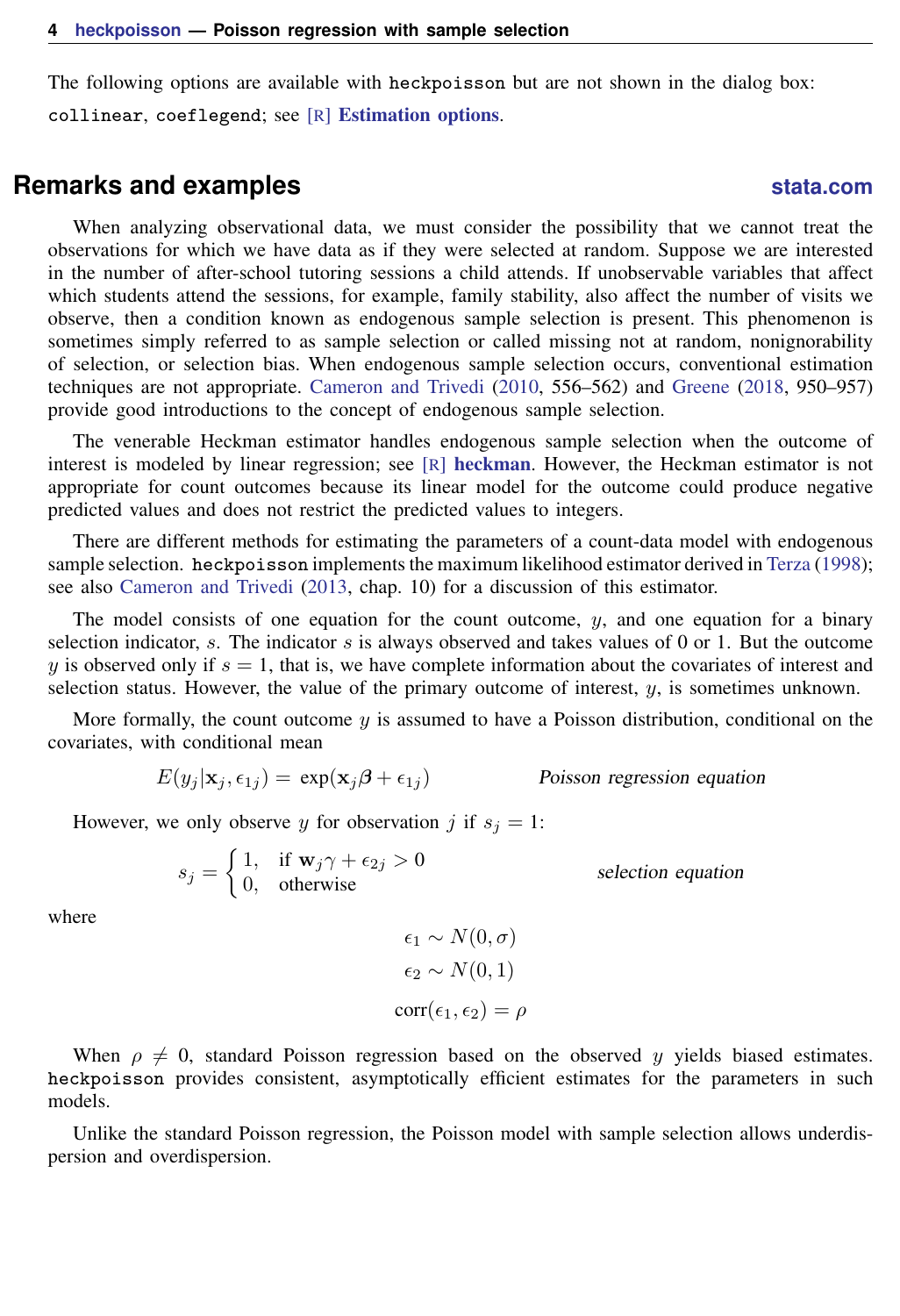### Example 1: Poisson model with sample selection

Suppose we want to know the effect of research and development (R&D) expenditures on the number of patents obtained by a firm in the last two years. The patent dataset contains fictional data on the number of patents (npatents) of 10,000 firms in different sectors. After reading in the data, we tabulate the frequencies of npatents against an indicator for whether a firm applied for patents (applied).

| . use https://www.stata-press.com/data/r17/patent<br>(Fictional data on patents and R&D) |                    |                |                |  |
|------------------------------------------------------------------------------------------|--------------------|----------------|----------------|--|
| tabulate npatents applied, missing                                                       |                    |                |                |  |
| Number of<br>patents<br>$\begin{pmatrix} 1 & 2 \\ 2 & 3 \end{pmatrix}$<br>yrs)           | Applied for patent |                |                |  |
|                                                                                          | Not apply          | Apply          | Total          |  |
| 0                                                                                        | 0                  | 1,127          | 1,127          |  |
| $\mathbf 1$                                                                              | 0                  | 1,455          | 1,455          |  |
| 2                                                                                        | 0                  | 1,131          | 1,131          |  |
| 3                                                                                        | 0                  | 710            | 710            |  |
| 4                                                                                        | 0                  | 479            | 479            |  |
| 5                                                                                        | $\mathbf 0$        | 266            | 266            |  |
| 6                                                                                        | $\mathbf 0$        | 126            | 126            |  |
| 7                                                                                        | 0                  | 98             | 98             |  |
| 8                                                                                        | 0                  | 66             | 66             |  |
| 9                                                                                        | $\mathbf 0$        | 42             | 42             |  |
| 10                                                                                       | 0                  | 19             | 19             |  |
| 11                                                                                       | $\mathbf 0$        | 24             | 24             |  |
| 12                                                                                       | 0                  | 5              | 5              |  |
| 13                                                                                       | 0                  | 7              | 7              |  |
| 14                                                                                       | 0                  | 5              | 5              |  |
| 15                                                                                       | $\mathbf 0$        | 10             | 10             |  |
| 17                                                                                       | $\mathbf 0$        | 1              | 1              |  |
| 18                                                                                       | 0                  | 1              | 1              |  |
| 19                                                                                       | 0                  | $\overline{2}$ | $\overline{2}$ |  |
| 22                                                                                       | $\mathbf 0$        | $\mathbf{1}$   | $\mathbf{1}$   |  |
|                                                                                          | 4,425              | 0              | 4,425          |  |
| Total                                                                                    | 4,425              | 5,575          | 10,000         |  |

The output shows that npatents is missing for about half of the sample because some firms did not apply for any patents. Some firms prefer to keep their discoveries as trade secrets instead of applying for patents. The sample selection will be endogenous if the unobservable variables that affect which firms apply for patents also affect the number of patents obtained. Therefore, we do not want to use a standard Poisson model for these data.

We model npatents as a function of R&D expenditures (expenditure) and a categorical variable indicating whether the firm is in the information technology (IT) sector (tech). We model the selection indicator applied as a function of expenditure, tech, and firm size (size), which is excluded from the outcome model.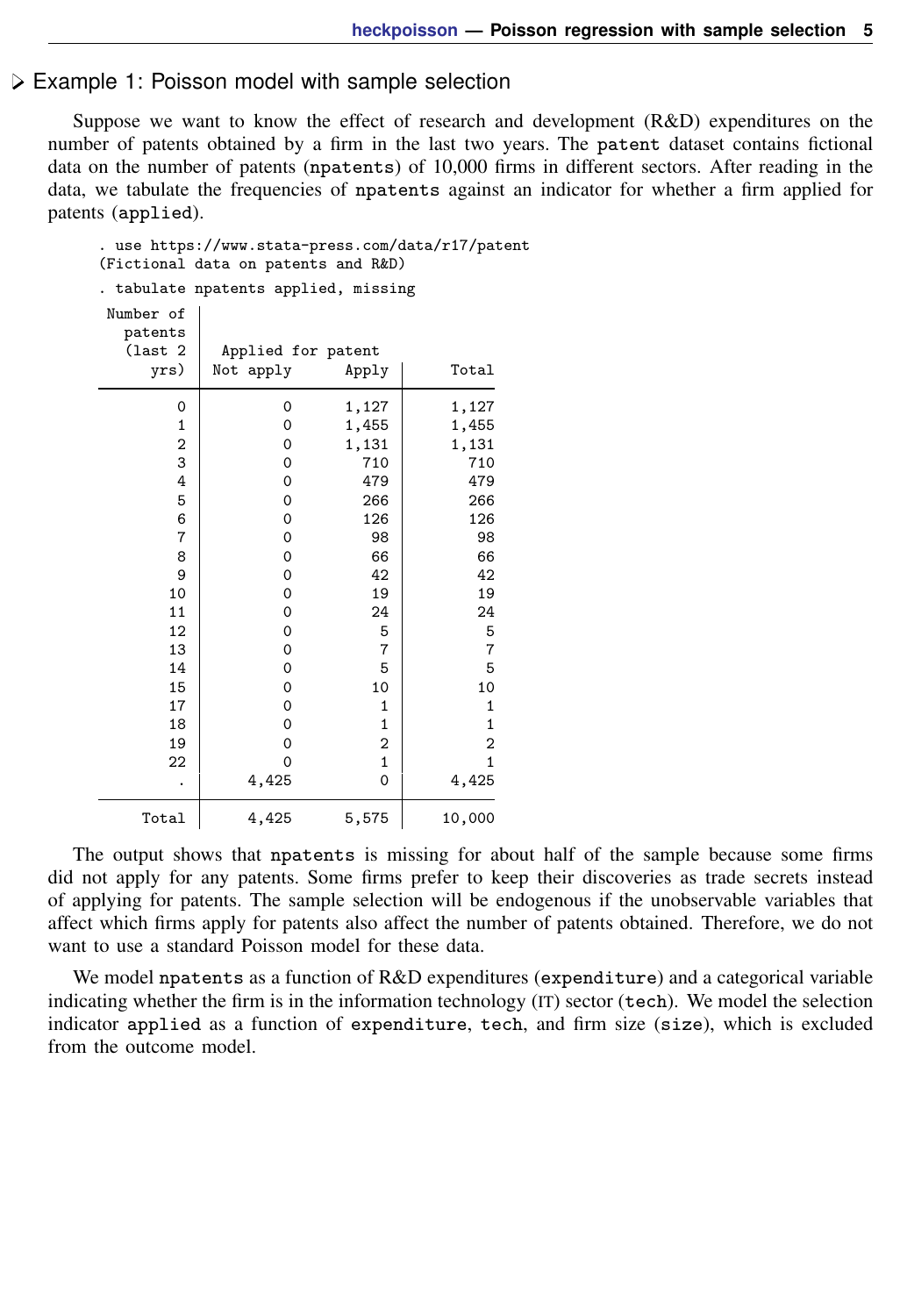| > select(applied = expenditure size i.tech)                                                                                                        | . heckpoisson npatents expenditure i.tech,                                                                                                                                                                                                                                          |                      |                  |                             |                                         |                          |
|----------------------------------------------------------------------------------------------------------------------------------------------------|-------------------------------------------------------------------------------------------------------------------------------------------------------------------------------------------------------------------------------------------------------------------------------------|----------------------|------------------|-----------------------------|-----------------------------------------|--------------------------|
| initial:<br>rescale:<br>rescale eq:<br>(setting technique to bhhh)<br>Iteration 0:<br>Iteration 1:<br>Iteration 2:<br>Iteration 3:<br>Iteration 4: | $log$ likelihood = $-17442.266$<br>$log$ likelihood = $-17442.266$<br>$log$ likelihood = $-17442.266$<br>$log$ likelihood = $-17442.266$<br>$log$ likelihood = $-17441.444$<br>$log$ likelihood = $-17440.72$<br>$log$ likelihood = $-17440.438$<br>$log$ likelihood = $-17440.438$ |                      |                  |                             |                                         |                          |
| Poisson regression with endogenous selection<br>(25 quadrature points)                                                                             |                                                                                                                                                                                                                                                                                     |                      |                  | Number of obs               | $=$<br>Selected<br>$=$<br>Nonselected = | 10,000<br>5,575<br>4,425 |
| Log likelihood = $-17440.44$                                                                                                                       |                                                                                                                                                                                                                                                                                     |                      |                  | Wald chi2(2)<br>Prob > chi2 | $=$<br>=                                | 443.90<br>0.0000         |
| npatents                                                                                                                                           | Coefficient                                                                                                                                                                                                                                                                         | Std. err.            | z                | P >  z                      |                                         | [95% conf. interval]     |
| npatents<br>expenditure                                                                                                                            | .497821                                                                                                                                                                                                                                                                             | .0507866             | 9.80             | 0.000                       | .398281                                 | .597361                  |
| tech<br>IT sector<br>$\_cons$                                                                                                                      | .5833501<br>$-1.855143$                                                                                                                                                                                                                                                             | .0300366<br>.208204  | 19.42<br>$-8.91$ | 0.000<br>0.000              | .5244795<br>$-2.263216$                 | .6422207<br>$-1.447071$  |
| applied<br>expenditure<br>size                                                                                                                     | .1369954<br>.2774201                                                                                                                                                                                                                                                                | .0447339<br>.0469132 | 3.06<br>5.91     | 0.002<br>0.000              | .0493185<br>.1854718                    | .2246723<br>.3693683     |
| tech<br>IT sector<br>$\_cons$                                                                                                                      | .2750208<br>$-1.660778$                                                                                                                                                                                                                                                             | .0277032<br>.2631227 | 9.93<br>$-6.31$  | 0.000<br>0.000              | .2207236<br>-2.176489                   | .329318<br>$-1.145066$   |
| /athrho<br>/lnsigma                                                                                                                                | 1.161677<br>$-.3029685$                                                                                                                                                                                                                                                             | .2847896<br>.0499674 | 4.08<br>$-6.06$  | 0.000<br>0.000              | .6034999<br>$-.4009028$                 | 1.719855<br>$-.2050342$  |
| rho<br>sigma                                                                                                                                       | .8215857<br>.7386224                                                                                                                                                                                                                                                                | .0925557<br>.036907  |                  |                             | .5395353<br>.6697151                    | .9378455<br>.8146195     |

Wald test of indep. eqns. (rho = 0): chi2(1) =  $16.64$  Prob > chi2 = 0.0000

The coefficient estimates reported by heckpoisson can be interpreted similarly to those reported by [poisson](https://www.stata.com/manuals/rpoisson.pdf#rpoisson). For example, the positive coefficient on expenditure tells us that increasing R&D expenditures is associated with an increasing number of patents. However, the magnitude of the effect cannot be directly determined by the coefficients. The best way to obtain interpretable effects is by using [margins](https://www.stata.com/manuals/rmargins.pdf#rmargins). See [example 1](https://www.stata.com/manuals/rheckpoissonpostestimation.pdf#rheckpoissonpostestimationRemarksandexamplesex1) in [R] [heckpoisson postestimation](https://www.stata.com/manuals/rheckpoissonpostestimation.pdf#rheckpoissonpostestimation) for more information.

The estimated correlation between the selection errors and outcome errors is 0.8, and the Wald test in the footer indicates that we can reject the null hypothesis of zero correlation. This positive and significant correlation estimate implies that unobservable factors that increase the number of patents a firm is awarded tend to occur with unobservable factors that also increase the chance of a firm being willing to apply for patents.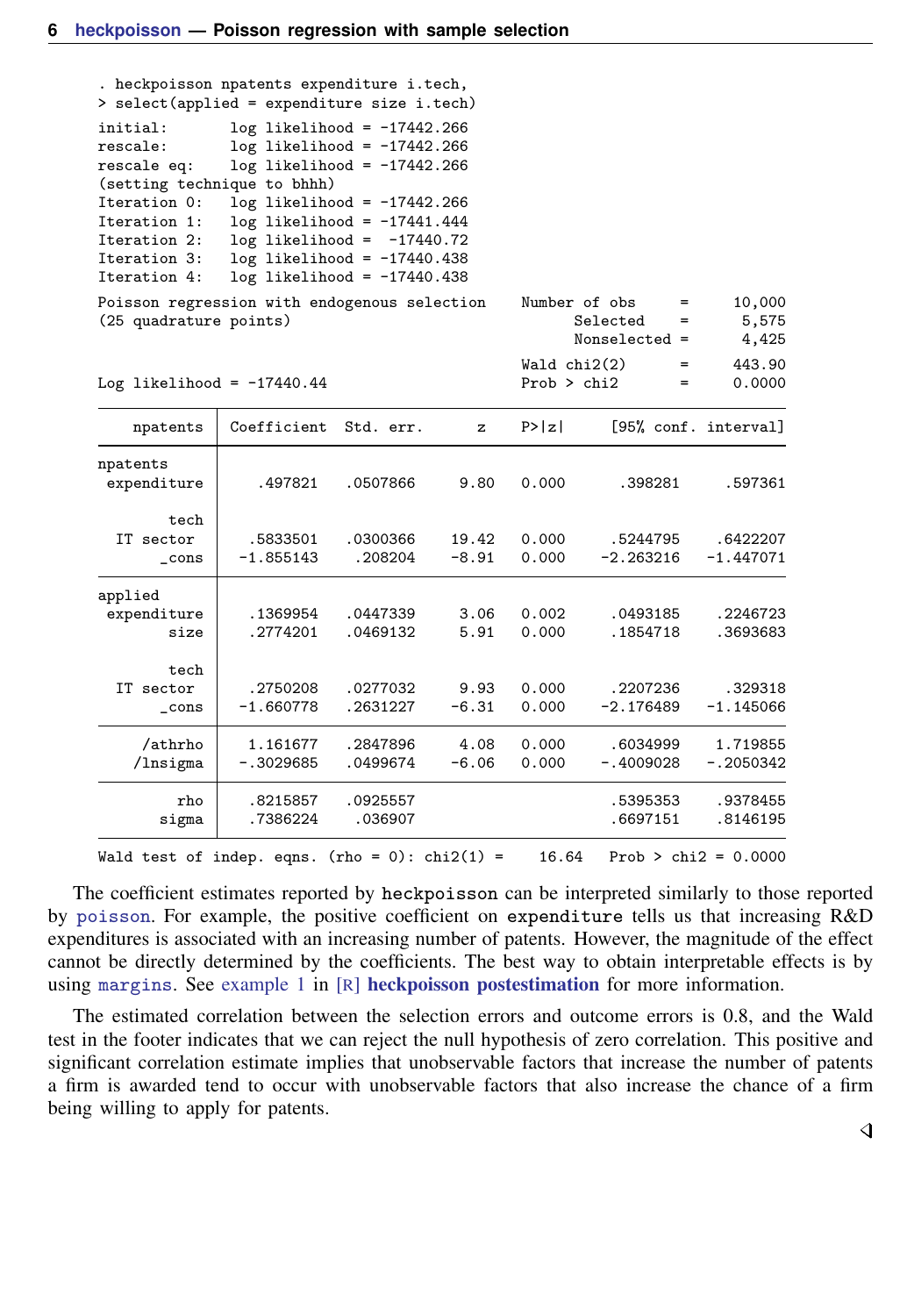### □ Technical note

In practice, we rely on the strength of the relationship between size and applied and the fact that size does not appear in the model for npatents to pin down the parameter estimates. Technically, we do not need this exclusion restriction, but identification from the functional form alone tends to be weak. For a discussion of this point, see [Cameron and Trivedi](#page-9-2) ([2010,](#page-9-2) 558–562).

 $\Box$ 

### Example 2: Obtaining incidence-rate ratios

In some cases, we may wish to view the parameters as incidence-rate ratios (IRRs). That is, we want to hold all the  $x$ 's in the model constant except one, say, the *i*th. The IRR for a one-unit change in  $x_i$  is

$$
\frac{e^{\ln(E) + \beta_1 x_1 + \dots + \beta_i (x_i + 1) + \dots + \beta_k x_k + e_1}}{e^{\ln(E) + \beta_1 x_1 + \dots + \beta_i x_i + \dots + \beta_k x_k + e_1}} = e^{\beta_i}
$$

For instance, we may want to know the relative incidence rate of patents as the expenditure changes or the relative incidence rate of patents as sectors change from non-IT to IT.

We can use option irr to display the coefficient estimates transformed to IRRs. This option may be specified when we originally fit our model or on replay. Because we have already fit the model, we specify irr below using the replay syntax.

| . heckpoisson, irr                                                     |                         |                      |                               |                |                                       |                          |
|------------------------------------------------------------------------|-------------------------|----------------------|-------------------------------|----------------|---------------------------------------|--------------------------|
| Poisson regression with endogenous selection<br>(25 quadrature points) |                         |                      |                               | Number of obs  | $=$<br>Selected<br>=<br>Nonselected = | 10,000<br>5,575<br>4,425 |
| Log likelihood = $-17440.44$                                           |                         |                      | Wald $chi2(2)$<br>Prob > chi2 | $=$<br>=       | 443.90<br>0.0000                      |                          |
| npatents                                                               | IRR                     | Std. err.            | z                             | P >  z         |                                       | [95% conf. interval]     |
| npatents<br>expenditure                                                | 1.645133                | .0835508             | 9.80                          | 0.000          | 1.489262                              | 1.817316                 |
| tech<br>IT sector<br>$\_cons$                                          | 1.792032<br>.1564305    | .0538265<br>.0325695 | 19.42<br>$-8.91$              | 0.000<br>0.000 | 1.689579<br>.1040154                  | 1.900697<br>.2352583     |
| applied<br>expenditure<br>size                                         | .1369954<br>.2774201    | .0447339<br>.0469132 | 3.06<br>5.91                  | 0.002<br>0.000 | .0493185<br>.1854718                  | .2246723<br>.3693683     |
| tech<br>IT sector<br>$\_cons$                                          | .2750208<br>$-1.660778$ | .0277032<br>.2631227 | 9.93<br>$-6.31$               | 0.000<br>0.000 | .2207236<br>$-2.176489$               | .329318<br>$-1.145066$   |
| /athrho<br>/lnsigma                                                    | 1.161677<br>$-.3029685$ | .2847896<br>.0499674 | 4.08<br>$-6.06$               | 0.000<br>0.000 | .6034999<br>$-.4009028$               | 1.719855<br>$-.2050342$  |
| rho<br>sigma                                                           | .8215857<br>.7386224    | .0925557<br>.036907  |                               |                | .5395353<br>.6697151                  | .9378455<br>.8146195     |

Note: Estimates are transformed only in the first equation to incidence-rate ratios.

Note: \_cons estimates baseline incidence rate.

Wald test of indep. eqns. (rho = 0):  $\text{chi2}(1) = 16.64$  Prob >  $\text{chi2} = 0.0000$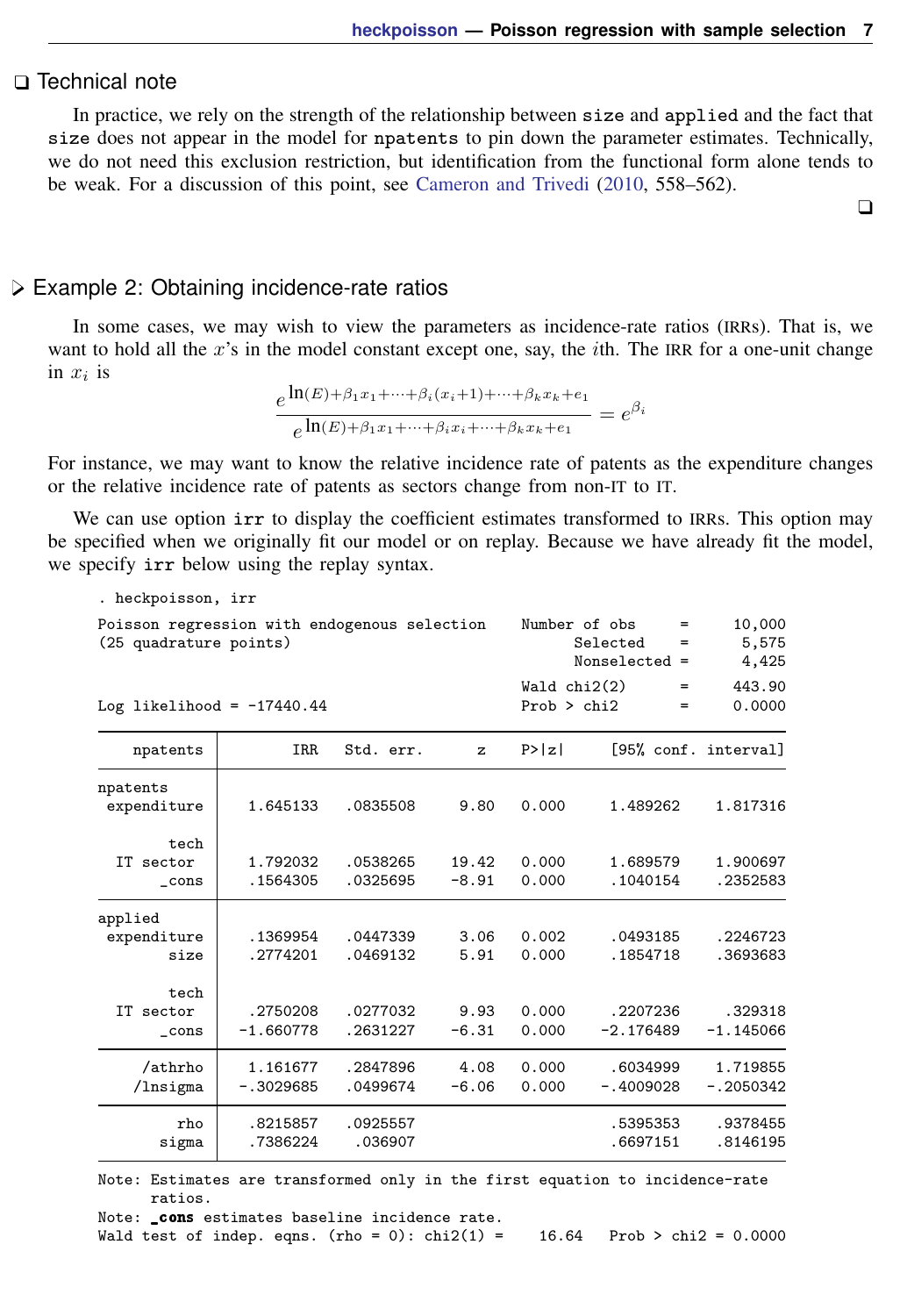The IRR for IT is about 1.8, meaning that the expected number of patents in the IT sector is 1.8 times more than in the non-IT sector.

## <span id="page-7-0"></span>**Stored results**

heckpoisson stores the following in e():

Scalars<br> $e(N)$ e(N) number of observations e(N\_selected) number of selected observations<br>e(N\_nonselected) number of nonselected observati number of nonselected observations e(k) number of parameters e(k\_eq) number of equations in e(b)<br>e(k\_eq\_mode1) number of equations in overa e(k\_eq\_model) number of equations in overall model test<br>e(k\_aux) number of auxiliary parameters number of auxiliary parameters e(k\_dv) number of dependent variables<br>e(df\_m) model degrees of freedom e(df\_m) model degrees of freedom<br>e(11) log likelihood e(11) log likelihood<br>e(N\_clust) humber of clu number of clusters  $e$ (chi2) 2  $e$ (chi2\_c)<br> $e$ (n\_quad) <sup>2</sup> for comparison,  $\rho=0$  test number of quadrature points  $e(p)$  p-value for model test  $e(p_c)$  p-value for comparison test e(rank) rank of e(V) e(ic) number of iterations e(rc) return code e(converged) 1 if converged, 0 otherwise Macros e(cmd) heckpoisson<br>e(cmdline) command as t e(cmdline) command as typed name of dependent variable e(wtype) weight type e(wexp) weight expression<br>e(title) title in estimation e(title) title in estimation output<br>e(title2) secondary title in estimate secondary title in estimation output e(clustvar) name of cluster variable<br>e(offset1) offset for regression equ e(offset1) offset for regression equation<br>e(offset2) offset for selection equation e(offset2) offset for selection equation<br>e(chi2type) Wald; type of model  $\chi^2$  tes e(chi2type) Wald; type of model  $\chi^2$  test e(chi2\_ct) Wald; type of comparison  $\chi^2$  test e(vce) *vcetype* specified in vce() e(vcetype) title used to label Std. err. e(opt) type of optimization e(which) max or min; whether optimizer is to perform maximization or minimization e(ml method) type of ml method e(user) name of likelihood-evaluator program e(technique) maximization technique e(properties) b V e(predict) program used to implement predict<br>e(marginsok) predictions allowed by margins e(marginsok) predictions allowed by margins<br>e(marginsnotok) predictions disallowed by margi predictions disallowed by margins e(asbalanced) factor variables fvset as asbalanced factor variables fyset as asobserved

 $\triangleleft$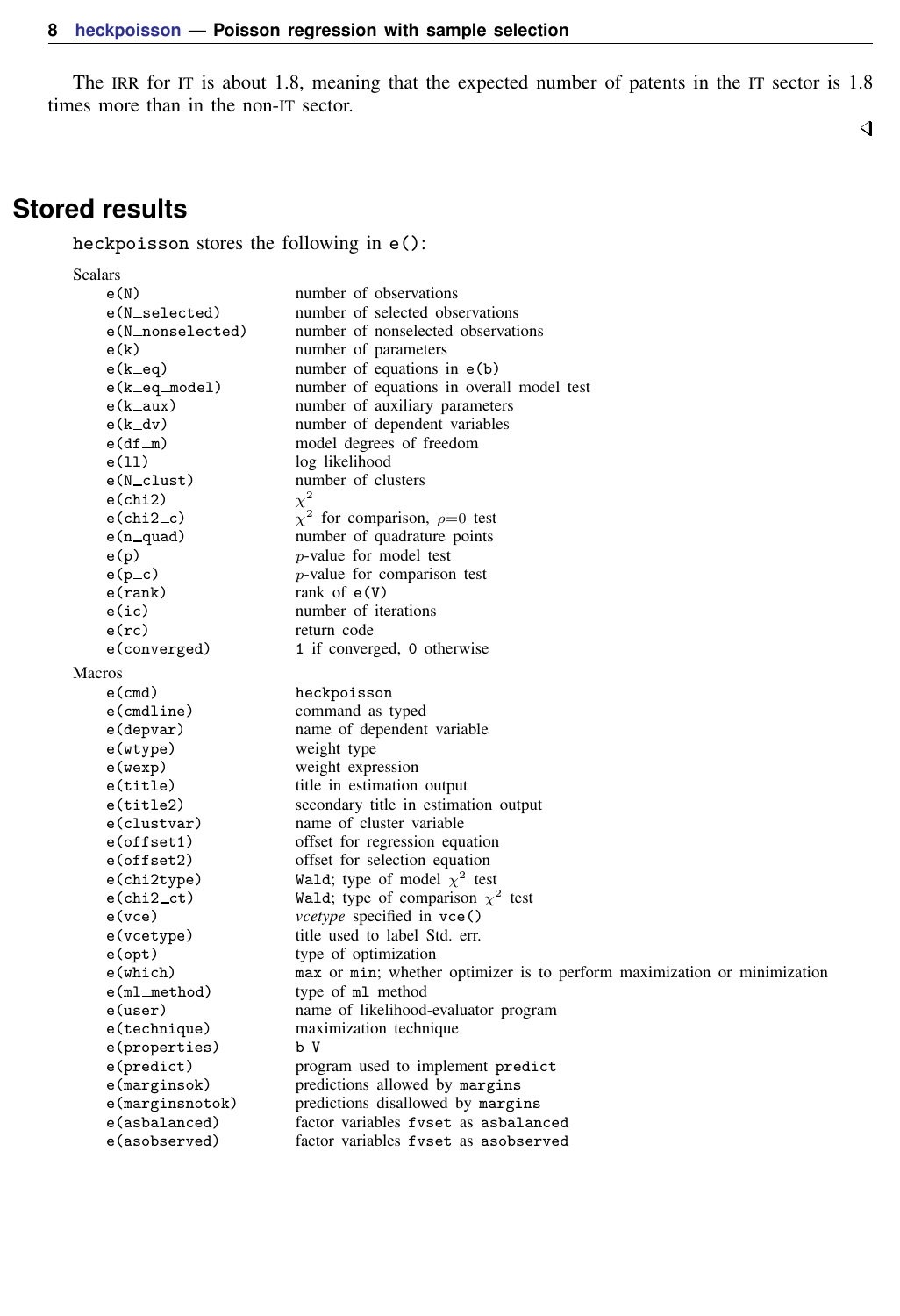| <b>IVIALITUES</b> |                 |                                              |
|-------------------|-----------------|----------------------------------------------|
| e(b)              |                 | coefficient vector                           |
| e(Cns)            |                 | constraints matrix                           |
| e(ilog)           |                 | iteration log (up to 20 iterations)          |
| $e$ (gradient)    |                 | gradient vector                              |
| e(V)              |                 | variance–covariance matrix of the estimators |
|                   | e(V_modelbased) | model-based variance                         |
| <b>Functions</b>  |                 |                                              |
| e(sample)         |                 | marks estimation sample                      |
|                   |                 |                                              |

In addition to the above, the following is stored in  $r()$ :

Matrices<br> $r$ (table)

Matrices

matrix containing the coefficients with their standard errors, test statistics,  $p$ -values, and confidence intervals

<span id="page-8-0"></span>Note that results stored in  $r()$  are updated when the command is replayed and will be replaced when any r-class command is run after the estimation command.

# **Methods and formulas**

heckpoisson implements [Terza](#page-9-4)'s maximum likelihood estimator for the parameters of a count-data model with endogenous sample selection [\(Terza](#page-9-4) [1998](#page-9-4)).

Suppose that the count outcome  $y_i$  has covariates  $x_i$  and that  $y_i$  has a Poisson distribution, conditional on  $x_i$ , with conditional mean

$$
E(y_j|\mathbf{x}_j, \epsilon_{1j}) = \mu_j = \exp(\mathbf{x}_j \boldsymbol{\beta} + \epsilon_{1j})
$$

and

$$
\Pr(Y = y_j | \mathbf{x}_j, \epsilon_{1j}) = \frac{\mu_j^{y_j} e^{-\mu_j}}{y_j!}
$$

We only observe  $y_j$  when  $s_j$ , the selection outcome, which is the binary outcome from a latent-variable model with covariates  $w_i$ , is equal to 1.

$$
s_j = \begin{cases} 1, & \text{if } \mathbf{w}_j \gamma + \epsilon_{2j} > 0 \\ 0, & \text{otherwise} \end{cases}
$$

The error terms  $\epsilon_1$  and  $\epsilon_2$  are assumed to have bivariate normal distribution with zero mean and covariance matrix

$$
\left[ \begin{matrix} \sigma^2 & \sigma \rho \\ \sigma \rho & 1 \end{matrix} \right]
$$

where  $\sigma$  and  $\rho$  have their usual interpretation for the bivariate normal distribution. A nonzero  $\rho$  implies that the selected sample is not representative of the whole population and therefore that inference based on standard Poisson regression using the observed sample is incorrect.

In maximum likelihood estimation, ln  $\sigma$  and atanh  $\rho$  are estimated rather than directly estimating  $\sigma$  and  $\rho$ .

atanh 
$$
\rho = \frac{1}{2} \ln \left( \frac{1+\rho}{1-\rho} \right)
$$

The joint log likelihood is given by

$$
\ln L(\boldsymbol{\theta}) = \sum_{i=1}^{N} [s_j \times \ln\{\Pr(y_j, s_j = 1) | \mathbf{x}_j, \mathbf{w}_j, \boldsymbol{\theta}\} + (1 - s_j) \times \ln\{\Pr(s_j = 0 | \mathbf{w}_j, \boldsymbol{\theta})\}]
$$

where  $\theta$  denotes  $(\beta, \gamma, \rho, \sigma)$  for notational simplicity.